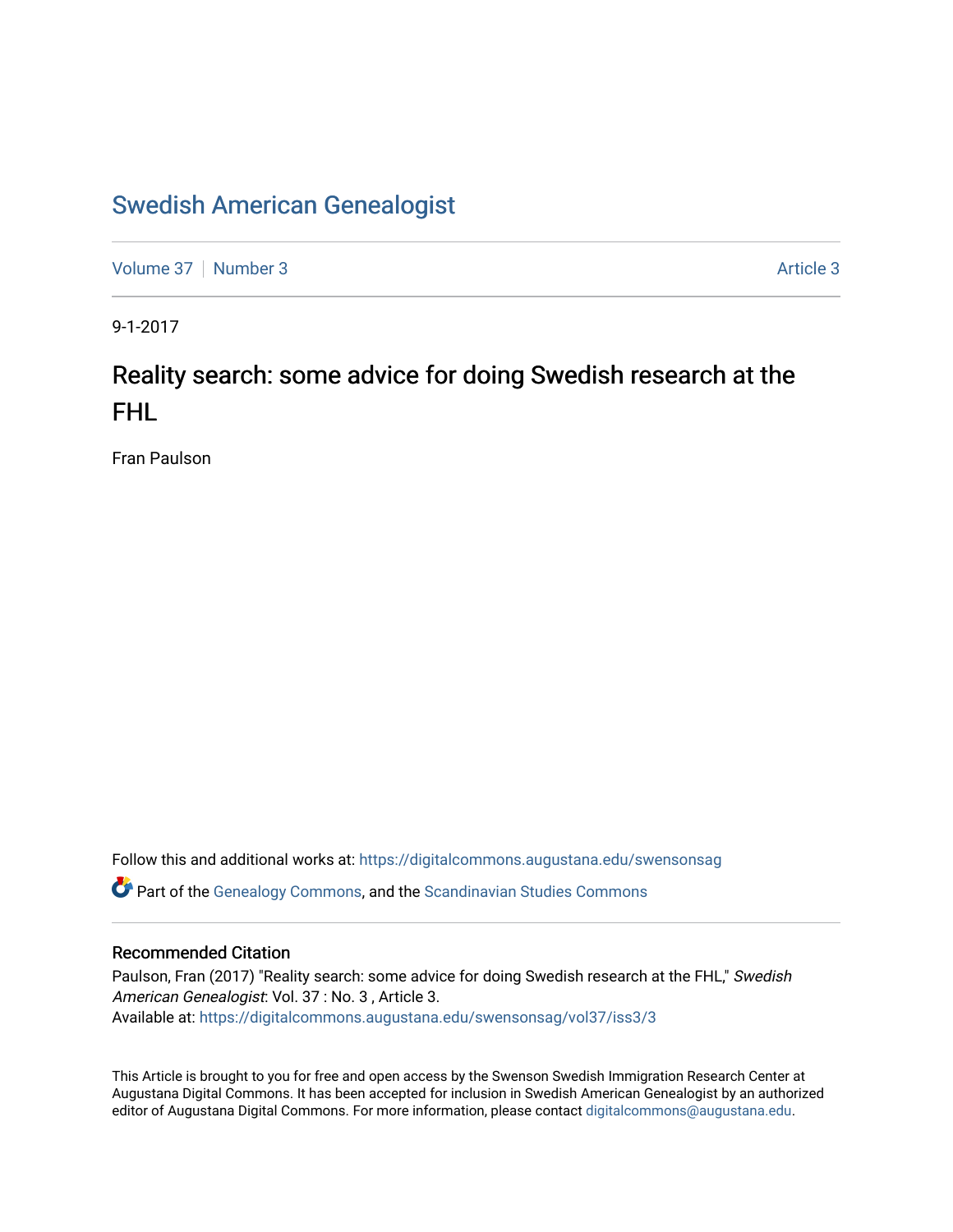# Reality search

## **Some advice for doing Swedish research at the FHL**

#### BY FRAN PAULSON

Each year the participants in the Salt Lake City SAG week find new facts and locate a few lost souls; get thoroughly confused by the handwriting and ever-changing Swedish spelling; and decide they'll be better prepared next year. By the end of a week in the Family History Library most of us are comfortable with the routine and excited about what we have found; then we pack up and leave. Our knowledge dims through the year so that most of us must restart our internal computers and try to pick up where we left off. This has become a continuous learning experience for many of us, each year we learn a little more and forget some of it. We feel lucky that such talented leaders as Elisabeth, Ingrid, Ulf, Jill, Wilma, and Geoff are there to guide us. Each year they drop wisdom around us like falling leaves; we rake some in, make use of it, and then discard the lot.

This year I decided it would be interesting to collect some of this knowledge and make a written record of it. Once this was down on paper, we would have a reference that could be used when preparing for the next year's study. It could also be a valuable guide for new researchers and the "occasional genealogist" among us. I'm certain there are more things that should be cited, but these are the tips I collected at the end of the 2003 Swedish American Genealogist Workshop. If you have other hints to add, send them in to SAG; we could end up with a valuable study guide and leave our mark on SAG forever.

**1)** The most confusing part of researching Swedish records is getting familiar with the strange writing. Slanting S's sometimes look like F's or L's or J's or they might just be fancy flourishes. This simple tip from one of our experts will help. Look elsewhere on the page for the same letter used in another word. That word may be easier to understand and you can confidently decide what letter the writer had meant it to be.

**2)** When looking through countless lists (household records, ship manifests, civil and court entries, etc.) with only a name and birth date to guide you – look for the date, not the name. Numbers are easier to read and plainly written with none of those extravagant elaborations some Swedish record keepers used. It will also help when dealing with the commonality of Swedish names. Find the year, check the month and day, then check the name. Bingo, you've found Uncle Gustaf. Using the year and date could save you from hours of tracking someone else's Cousin Bengta.

**3)** You should remember that not all dates and names are written in stone. When you think you've found the right parents and the right child but she's born on the wrong day, consider that the recorder or information giver may have made , . . . a mistake. I found two Elna's with the same last name and birthday but different parents. One turned out to be an error and I wasted time chasing the wrong family. Further checking of birth records I found both baby Elnas, with different birth dates and I was able to select the right family.

**4)** This tip, a variation on the above, will help you follow a family through those confusing *Husförhörslängd* lists. Pick the most unusual name in the family and follow it. You'll find lots of men named Nils; fewer called Åke. With Åke's birth year, month, and day in hand, you'll have an easy time spotting your family's record. This tip works especially well when you are doing a computer search. Why look through hundreds of Lars Jonsson when there's probably only a few Åke Jonssons. This is so simple but it is often overlooked and can lead to much confusion.

**5)** If you can't find the family you are researching, you may find that they have moved to another parish, usually nearby. Get a map of parishes from the "Genealogical Guidebook and Atlas of Sweden." One of our fearless leaders told me that is the first place she looks when she is starting a search. Not only will you be able to track family moves, you'll also get the correct spelling and that could save you from a lot of lost time. 'Bjuv' can be written so it looks like 'Örja' when recorded with swirling letters.

**6)** First names change and change and change from report to report to report. Sometimes this may be by design, sometimes by mistake. Pål or Pol is sometimes Påhl; Johanna becomes Hannah; Alma can be derived from Albertine. One baby I researched started life as Maria Lena, answered to Lena as a young woman, and became Magdalena after she married.

**7)** The *Household* records follow the same pattern through the years. Once you've found your family, they will usually show up at the same place, often on the same page number. Find the parish, look through to the farm and page where you found them before. Unless they have moved, you will find them living in the same house. If you find the farm and page but no family, go back to the beginning and check again. They may have moved up to a better house or the eldest son had become the family head.

**8)** Go back through the records more than once, especially if this is the first time you've looked at them; it takes time to adjust to different writing patterns. If you've failed to find the family, go back through from end to beginning; the name may pop out at you from this different perspective.

**9)** Don't miss finding widower Grandpa